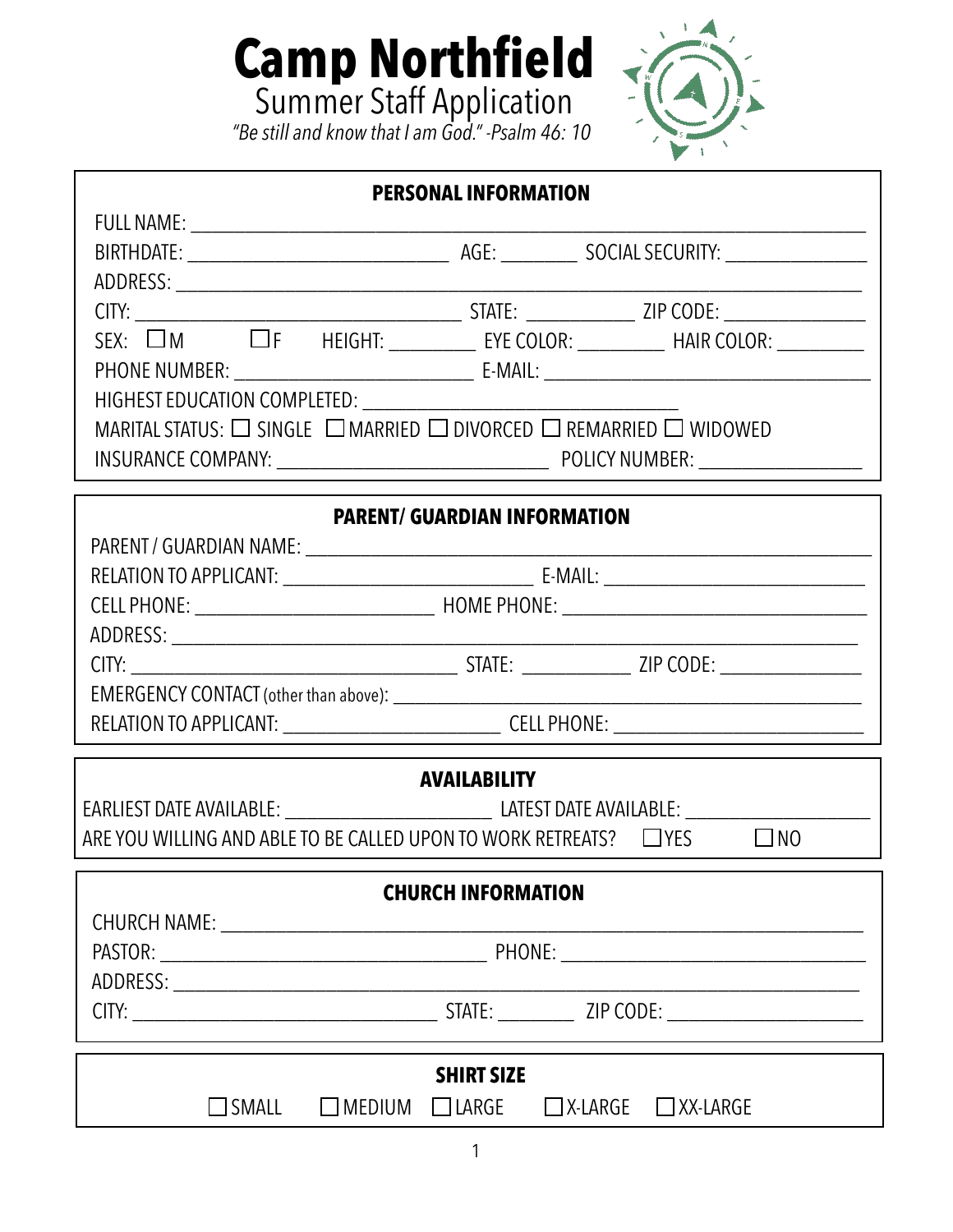## **PLEASE LIST CAMPS AT WHICH YOU HAVE WORKED AND/ OR ATTENDED**

| <b>NAME</b>           |                                                                                                                                                                                                                                     | <b>POSITION</b>                                          | <b>YEAR</b>                                                                                                                                                                                                                |
|-----------------------|-------------------------------------------------------------------------------------------------------------------------------------------------------------------------------------------------------------------------------------|----------------------------------------------------------|----------------------------------------------------------------------------------------------------------------------------------------------------------------------------------------------------------------------------|
|                       |                                                                                                                                                                                                                                     |                                                          |                                                                                                                                                                                                                            |
|                       | <b>INDICATE YOUR FIRST, SECOND, AND THIRD MOST DESIRED POSITIONS</b>                                                                                                                                                                |                                                          |                                                                                                                                                                                                                            |
| $\square$ BOYS STAFF  | $\Box$ CAMP SHOPS                                                                                                                                                                                                                   |                                                          | $\Box$ COOK                                                                                                                                                                                                                |
| $\square$ GIRLS STAFF | $\Box$ LIFEGUARD                                                                                                                                                                                                                    |                                                          | $\square$ nurse                                                                                                                                                                                                            |
| <b>PROGRAM STAFF</b>  | $\Box$ COUNSELOR                                                                                                                                                                                                                    |                                                          | $\Box$ STAFF LEADER                                                                                                                                                                                                        |
| <b>KITCHEN STAFF</b>  | $\square$ Jr. counselor                                                                                                                                                                                                             |                                                          |                                                                                                                                                                                                                            |
|                       | <b>EVALUATE YOURSELF IN THE FOLLOWING AREAS</b>                                                                                                                                                                                     |                                                          |                                                                                                                                                                                                                            |
|                       |                                                                                                                                                                                                                                     | RATE EACH AREA 1 - 5 (1 BEING THE LOWEST, 5 THE HIGHEST) |                                                                                                                                                                                                                            |
| $\Box$ ARCHERY        | $\Box$ ASTRONOMY                                                                                                                                                                                                                    | $\Box$ BASKETBALL                                        | $\square$ BIBLE STUDIES                                                                                                                                                                                                    |
| $\Box$ CAMPING OUT    | $\Box$ CANOEING                                                                                                                                                                                                                     | $\square$ CHOIR                                          | $\Box$ DRAMA                                                                                                                                                                                                               |
| $\Box$ FIRST AID/ CPR | $\Box$ GROUP GAMES                                                                                                                                                                                                                  | $\square$ PIANO                                          | $\square$ HIKING                                                                                                                                                                                                           |
| $\Box$ INFORMAL GAMES | $\Box$ NATURE STUDY                                                                                                                                                                                                                 | $\Box$ SWIMMING                                          | $\Box$ PHOTOGRAPHY                                                                                                                                                                                                         |
| $\Box$ SPECIAL MUSIC  | $\Box$ STORY TELLING                                                                                                                                                                                                                | $\Box$ SKITS/ STUNTS                                     |                                                                                                                                                                                                                            |
|                       |                                                                                                                                                                                                                                     | <b>PERSONAL REFERENCES</b>                               |                                                                                                                                                                                                                            |
|                       |                                                                                                                                                                                                                                     |                                                          | PLEASE LIST REFERENCES THAT CAN BEST JUDGE YOUR WORK HABITS, CHARACTER, SPIRITUAL GROWTH, AND PEOPLE SKILLS.<br>ONE REFERENCE SHOULD BE THE PASTOR OF YOUR CHURCH. PLEASE DO NTO LIST A PARENT OR RELATIVE AS A REFERENCE. |
| <b>REFERENCE #1</b>   |                                                                                                                                                                                                                                     |                                                          |                                                                                                                                                                                                                            |
|                       |                                                                                                                                                                                                                                     |                                                          |                                                                                                                                                                                                                            |
|                       |                                                                                                                                                                                                                                     |                                                          |                                                                                                                                                                                                                            |
| <b>REFERENCE #2</b>   |                                                                                                                                                                                                                                     |                                                          |                                                                                                                                                                                                                            |
|                       |                                                                                                                                                                                                                                     |                                                          |                                                                                                                                                                                                                            |
|                       | <b>REFERENCE #3</b> and a set of the set of the set of the set of the set of the set of the set of the set of the set of the set of the set of the set of the set of the set of the set of the set of the set of the set of the set |                                                          |                                                                                                                                                                                                                            |

# NAME: \_\_\_\_\_\_\_\_\_\_\_\_\_\_\_\_\_\_\_\_\_\_\_\_\_\_\_\_\_\_\_\_\_\_\_\_\_\_ PHONE NUMBER: \_\_\_\_\_\_\_\_\_\_\_\_\_\_\_\_\_\_\_\_\_\_\_\_\_\_ OCCUPATION: \_\_\_\_\_\_\_\_\_\_\_\_\_\_\_\_\_\_\_\_\_\_\_\_\_\_ RELATION TO APPLICANT: \_\_\_\_\_\_\_\_\_\_\_\_\_\_\_\_\_\_\_\_\_\_\_\_\_\_\_\_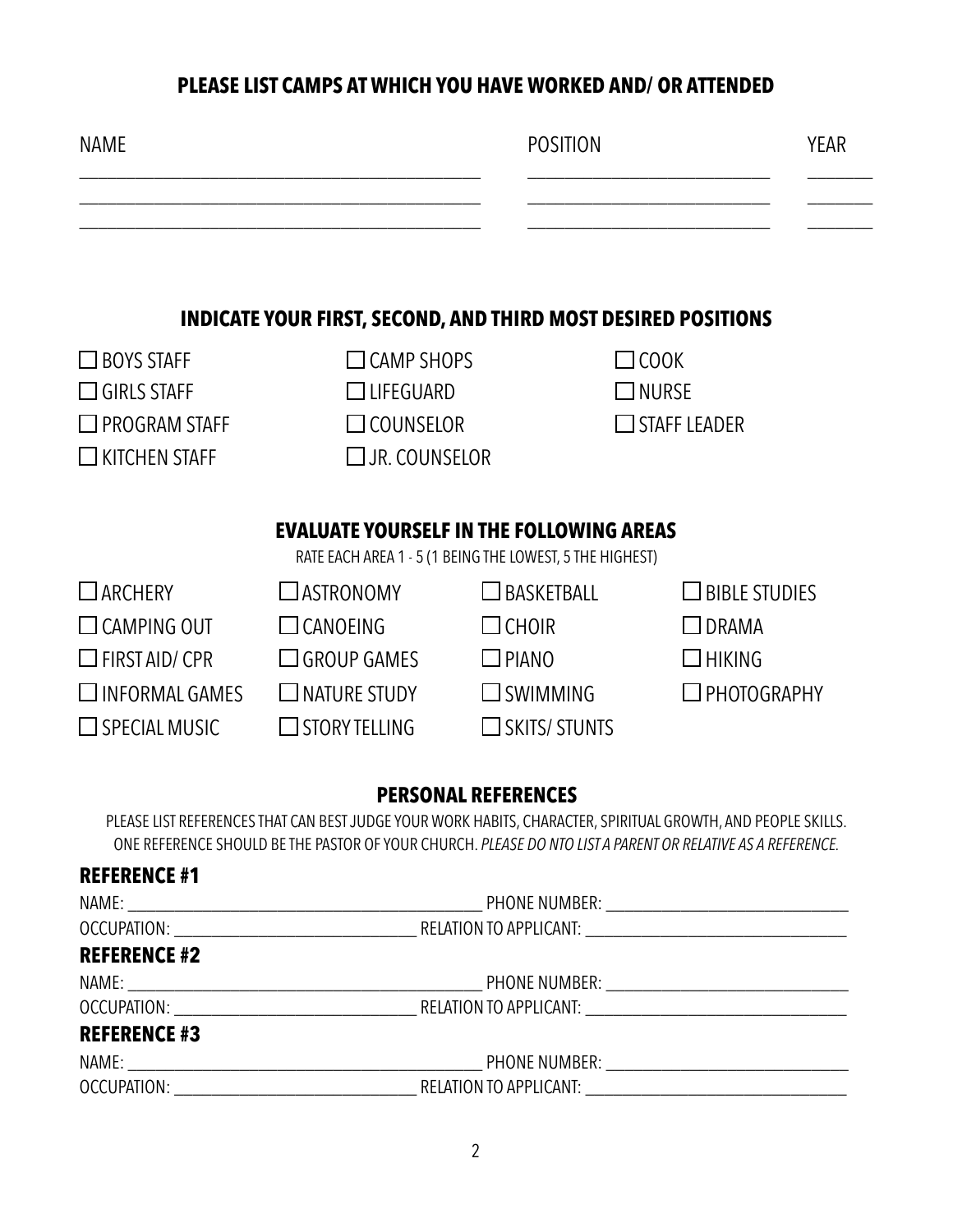### **PLEASE ANSWER THE FOLLOWING QUESTIONS**

| HAVE YOU ACCEPTED CHRIST AS YOUR PERSONAL SAVIOR?                       | $\Box$ yes      | N <sub>O</sub> |
|-------------------------------------------------------------------------|-----------------|----------------|
| HAVE YOU BEEN BAPTIZED BY IMMERSION?                                    | $\Box$ YES      | $\Box$ NO      |
| IF YES, WHEN AND WHERE?                                                 |                 |                |
| ARE YOU A MEMBER OF YOUR CHURCH?                                        | $\Box$ YES      | N <sub>0</sub> |
| $\Box$ SS<br>$\Box$ PM<br>JAM<br>WHEN DO YOU ATTEND?                    | $\square$ YOUTH | <b>MW</b>      |
| DO YOU BELIEVE AND PRACTICE ABSTINENCE BEFORE MARRIAGE?                 | $\Box$ YES      | N <sub>0</sub> |
| HAVE YOU USED TOBACCO OR ALCOHOLIC BEVERAGES IN THE LAST 12 MONTHS?     | $\Box$ YES      | $\square$ NO   |
| IF YES, PLEASE EXPLAIN                                                  |                 |                |
| HAVE YOU USED ANY DRUG IN AN ILLEGAL WAY IN THE LAST 12 MONTHS?         | $\Box$ YES      | N <sub>O</sub> |
| IF YES, PLEASE EXPLAIN                                                  |                 |                |
| HAVE YOU BEEN ACCUSED OR CONVICTED OF A SEX CRIME OR ABUSE OF CHILDREN? | $\Box$ YES      | $\Box$ NO      |
| IF YES, PLEASE EXPLAIN                                                  |                 |                |
| HAVE YOU BEEN CONVICTED OF ANY CRIME IN THE PAST 10 YEARS?              | $\Box$ YFS      | N <sub>O</sub> |
| IF YES, PLEASE EXPLAIN                                                  |                 |                |

### **DO YOU BELIEVE THE BIBLE TEACHES:**

| THERE IS ONE, TRIUNE GOD?                  | $\Box$ YFS        | N <sub>0</sub>  |
|--------------------------------------------|-------------------|-----------------|
| THE INERRANCY OF SCRIPTURE?                | $\Box$ YFS        | J NO            |
| THE URGENCY TO BE SAVED?                   | YFS               | J NO            |
| THE COMMAND TO BE BAPTIZED?                | $\Box$ YFS        | Ino             |
| THE IMPORTANCE OF LOCAL CHURCH MEMBERSHIP? | $\Box$ YFS        | JNO             |
| THE SPECIAL CREATION OF THE WORLD BY GOD?  | $\vert \vert$ YFS | J <sub>NO</sub> |
| THE VIRGIN BIRTH OF CHRIST?                | $\Box$ YFS        | I NO            |
| THE ETERNAL SECURITY OF THE BELIEVER?      | $\Box$ YFS        | I NO            |
| THE PRE-MILLENNIAL RETURN OF CHRIST?       | $\top$ YFS        | Ino             |
| IS SPEAKING IN TONGUES FOR TODAY?          | <b>YFS</b>        | N <sub>0</sub>  |
|                                            |                   |                 |

### **PLEASE ANSWER THE FOLLOWING ON A SEPARATE SHEET OF PAPER:**

- 1. SUMMARIZE YOUR TESTIMONY OF SALVATION AND CURRENT CHRISTIAN GROWTH AND CHRISTIAN SERVICE.
- 2. WHEN WAS THE LAST TIME YOU TALKED WITH SOMEONE ABOUT CHRIST? EXPLAIN THE SITUATION.
- 3. HOW REGULARLY DO YOU HAVE DEVOTIONS?
- 4. WHAT DID YOU LEARN IN YOUR LAST DEVOTIONS?
- 5. LIST TWO PEOPLE WHO HAVE HAD THE GREATEST IMPACT ON YOUR LIFE AND EXPLAIN HOW.
- 6. WHAT DO YOU EXPECT TO GIVE AND RECEIVE FROM YOUR EXPERIENCE AS A STAFF MEMBER AT CAMP NORTHFIELD?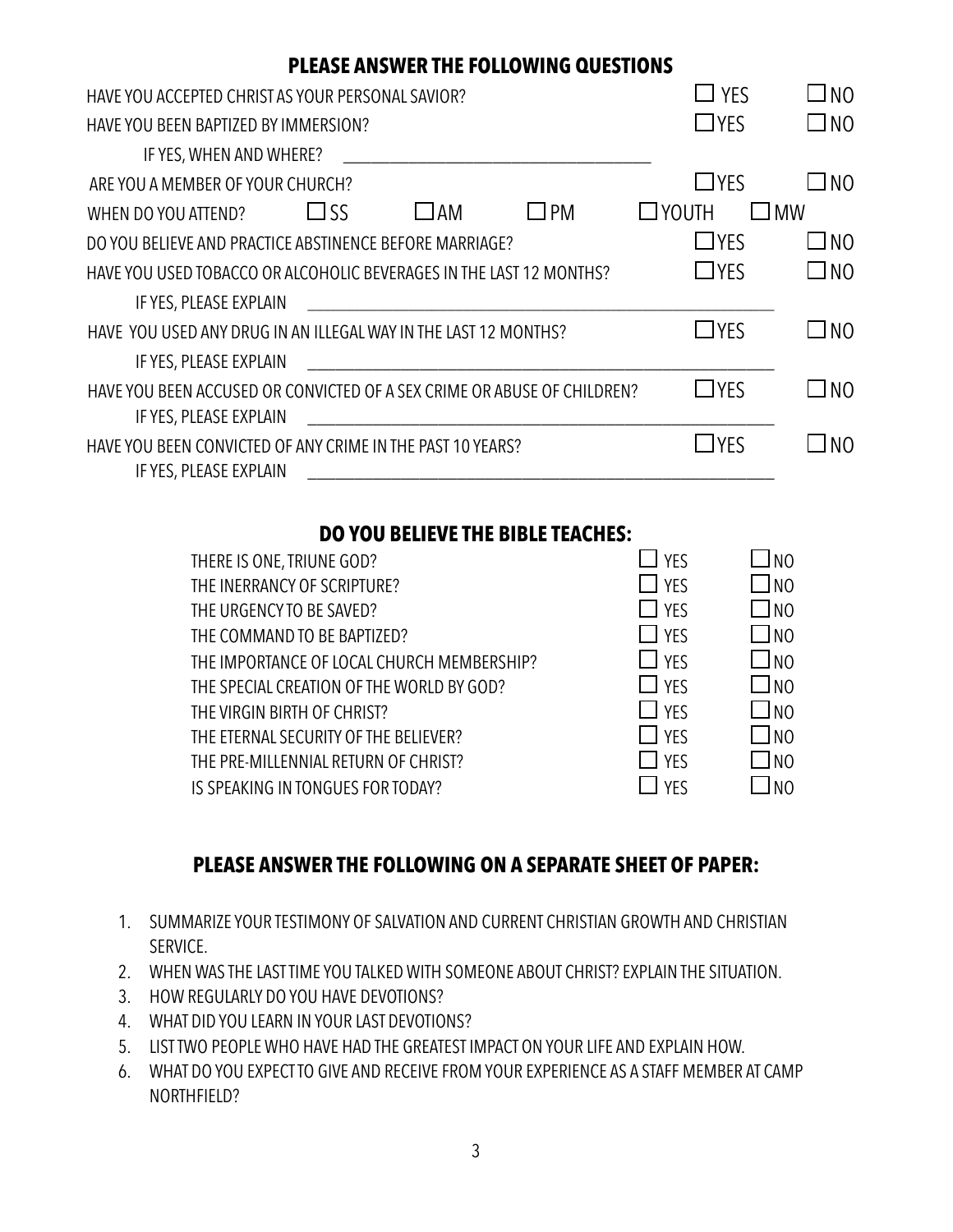Serving the Lord at the Northfield Bible Conference will require your total commitment as a dedicated Christian. To be sure, it will be a memorable highlight in your life. However, you will be here primarily to serve the Lord and to grow in your relationship with Him. Submitting this application indicates your acceptance of the high standards of conduct expected of the staff.

I certify that everything in this application is true. I understand that references may have to be contacted by Northfield Bible Conference.

\_\_\_\_\_\_\_\_\_\_\_\_\_\_\_\_\_\_\_\_\_\_\_\_\_\_\_\_\_\_\_\_\_\_\_\_\_\_\_\_\_\_\_\_\_\_\_\_\_\_\_\_ \_\_\_\_\_\_\_\_\_\_\_\_\_\_\_\_\_\_\_\_\_\_\_

*Signature Date*

Please read and sign the Camp Northfield Doctrinal Statement on page 5 and complete and sign the Notice Regarding Background Investigations on Page 6. Return all 6 pages to:

> Northfield Bible Conference 96 Wanamaker Rd Northfield, MA 01360 OR *office@campnorthfield.com*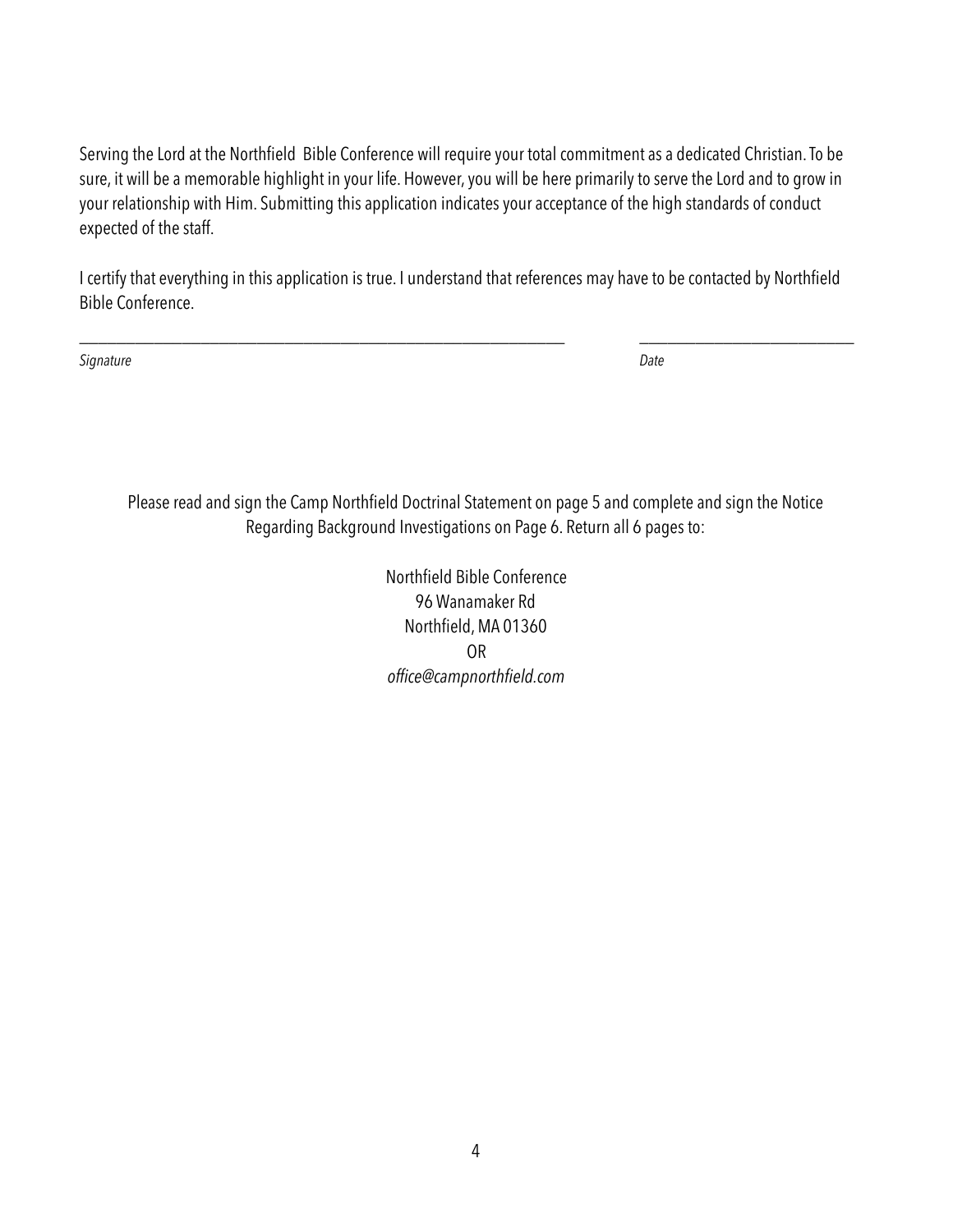## **Camp Northfield Doctrinal Statement**

**The Holy Scriptures -** We believe the Holy Scriptures of the Old and New Testaments to be the verbally inspired Word of God, the final authority for faith and life, inerrant in the original writing, infallible and God-breathed (II Timothy 3:16; II Peter 1:20-21; John 16:12-13).

**The Godhead -** We believe in one, Triune God, eternally existing in three persons - the Father, Son, and Holy Ghost - coeternal in being, co-identical in nature, co-equal in power and glory, and having the same attributes and perfections (Deuteronomy 6:4; II Corinthians 13:14).

#### **The Person and Work of Christ -**

 a) We believe that the Lord Jesus Christ, the eternal Son of God, became man, without ceasing to be God, having been conceived by the Holy Spirit and born of the Virgin Mary, in order that He might reveal God and redeem sinful men (John 1:1-2, 14).

 b) We believe that the Lord Jesus Christ accomplished our redemption through His death on the cross as a representative, vicarious, substitutionary sacrifice; and that our justification is made sure by His literal, physical resurrection from the dead (Romans 3:24-25; I Peter 1:3-5).

 c) We believe that the Lord Jesus Christ ascended to Heaven, and is now exalted at the right hand of God, where, as our High Priest, He fulfills the ministry of Representative, Intercessor, and Advocate (Acts 1:9-10; Hebrews 7:25, 9:24; Romans 8:34, I John 2:1-2).

#### **The Person and Work of the Holy Spirit -**

 a) We believe that the Holy Spirit is a person who convicts the world of sin, of righteousness, and of judgment; and that He is the Supernatural Agent in regeneration, baptizing all believers in the body of Christ, indwelling and sealing them unto the day of redemption (John 16:8-11; II Corinthians 12:12-14; Romans 8:9; Ephesians 1:13-14).

 b) We believe that He is the Divine Teacher who guides believers into all truth; and, that it is the privilege and duty of all the saved to be filled with the Spirit (John 16:13; I John 2:20,27; Ephesians 5:18).

**The Total Depravity of Man -** We believe that man was created in the image and likeness of God, but that in Adam's sin, the race fell, inherited a sinful nature, and became alienated from God; and, that man is totally depraved and, of himself, utterly unable to remedy his lost condition (Genesis 1:26-27; Romans 3:22-23, 5:12; Ephesians 2:1-3,12).

**Salvation -** We believe that salvation is the gift of God, brought to man by grace and received by personal faith in the Lord Jesus Christ, whose precious blood was shed on Calvary for the forgiveness of our sins (Ephesians 2:8-10; John 1:12; Ephesians 1:7; I Peter 1:18-19).

#### **The Eternal Security and Assurance of Believers -**

 a) We believe that all the redeemed, once saved, are kept by God's power and are thus secure in Christ forever (John 6:37-40; 10:27-30; Romans 8:1, 38-39; I Corinthians 1:4-8; I Peter 1:5).

 b) We believe that it is the privilege of believers to rejoice in the assurance of their salvation through the testimony of God's Word; which however, forbids the use of Christian liberty as an occasion to the flesh (Galatians 5:13; Romans 13:13-14).

**The Two Natures of the Believers -** We believe that every saved person possesses two natures, with provision made for victory of the new nature over the old nature through the power of the indwelling Holy Spirit; and, that all claims to the eradication of the old nature are unscriptural (Romans 6:13, 8:12-13; Galatians 5:16-25; Ephesians 4:22-24; Colossians 3:10; I John 3:5-9).

**Separation -** We believe that all the saved should live in such manner as not to bring reproach upon their Savior and Lord; and, that separation from all religious apostasy, all worldly and sinful pleasures, practices and associations is commanded of God (II Timothy 3:1-5; Romans 12:1-2, 14:13; I John 2:15-17; II John 9-11; II Corinthians 6:14-7:1).

**Signature** Date

*\_\_\_\_\_\_\_\_\_\_\_\_\_\_\_\_\_\_\_\_\_\_\_\_\_\_\_\_\_\_\_\_\_\_\_\_\_\_\_\_\_\_\_\_\_\_\_\_\_\_\_\_\_\_ \_\_\_\_\_\_\_\_\_\_\_\_\_\_\_\_\_\_\_\_\_\_\_\_\_\_\_\_*